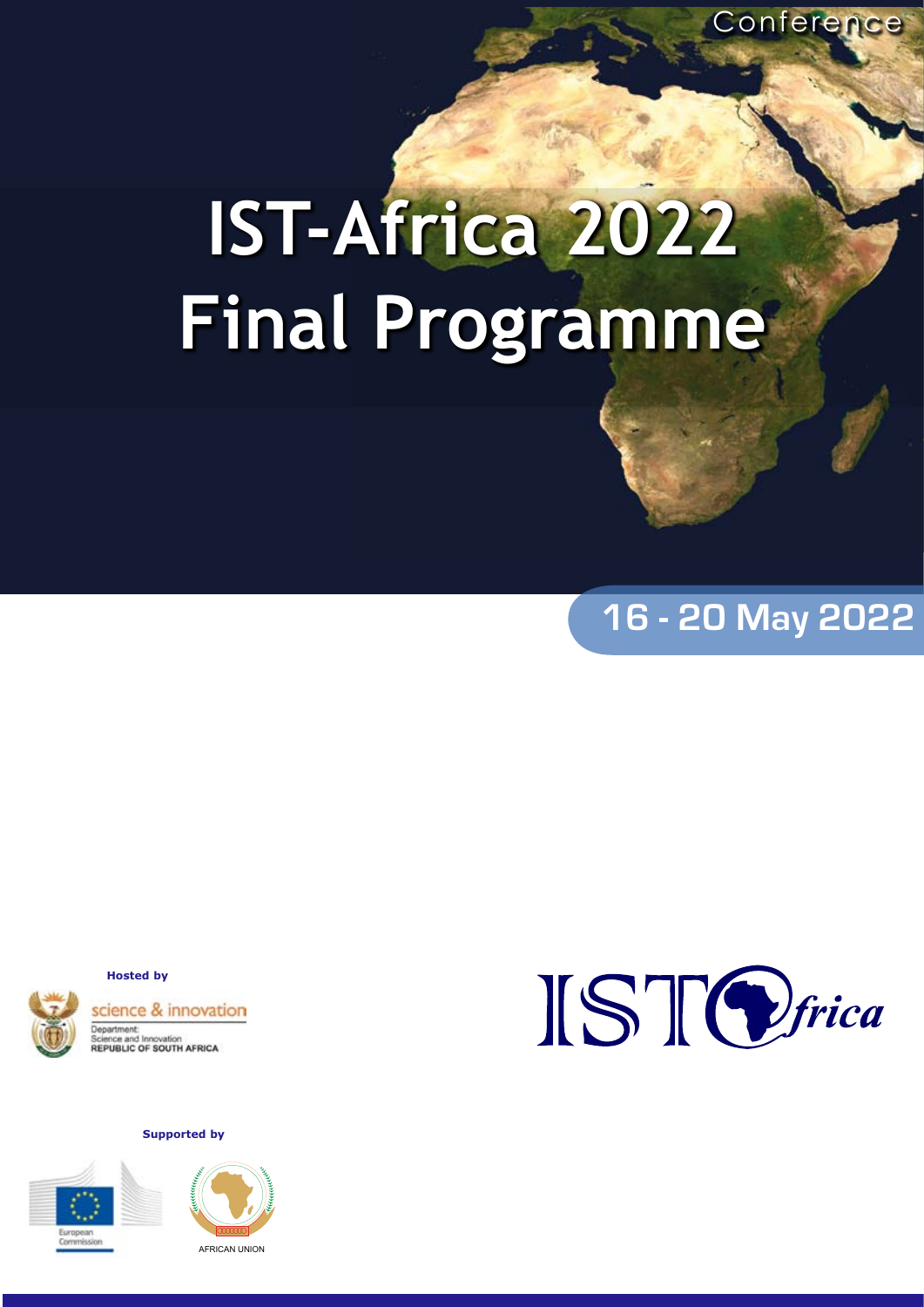# Introduction

Due to the unprecedented circumstances during the COVID-19 pandemic, **IST-Africa 2022** will take place as a virtual event from 16 - 20 May. An activity of **IST-Africa**, **IST-Africa 2022** is the seventeenth in an Annual Conference Series bringing together senior representatives from leading public, private, education & research organisations, to discuss ICT policy, showcase research results and share knowledge.

Hosted by the Government of South Africa through the Department of Science and Innovation, Supported by the European Commission and African Union Commission, **IST-Africa 2022** focuses on the the Role of ICT, Research and Innovation in Africa's Development and specifically on Applied ICT research in the areas of eHealth, eGovernment, eInfrastructures, Technology Enhanced Learning and ICT Skills, Cyber Security, Next Generation Computing, eAgriculture, Societal Implications of Technology, International Cooperation and ICT4D. **IST-Africa 2022** will provide a collegiate setting for presentations and discussions of national & regional developments, issues of concern & good practice models, and networking with peers. **IST-Africa 2022** will also provide an opportunity to identify potential partners for future proposals under Horizon Europe.

**IST-Africa** directly supports Information Society, Innovation and ICT aspects of the Africa-EU Strategic Partnership, the Science, Technology and Innovation Strategy for Africa (STISA-2024), the Digital Transformation Strategy for Africa (2020-30) and the UN Sustainable Development Goals.

The goals of the **IST-Africa** Conference Series are Community Building to facilitate EU-African research cooperation and successful exploitation of Research and Innovation results, to stimulate take-up of RTD results, to promote knowledge sharing between commercial, government and research organisations, to exchange experiences about the current state of eAdoption at a sectoral, national or regional level, to support International Cooperation and open up the European Research Area (ERA) to Africa.

# **Who will you meet?**

**IST-Africa 2022** Conference attracts policy makers, practitioners, and researchers from leading commercial, government and research organisations around the world. Unlike many research conferences, **IST-Africa** provides an opportunity to meet with senior managers, practitioners, project managers, software engineers and researchers from industry, government and research organisations. Delegates and speakers attend to share knowledge, experience and lessons learnt, and network with their peers from around the world.

**IST-Africa 2022** Conference also provides the unique opportunity to identify partners and opportunities to co-operate in international ICT research projects co-funded by the European Commission under Horizon Europe. The Programme also facilitates sharing of interim results from ongoing Horizon 2020 projects as well as projects supported by national and international funding sources.

# **Virtual Event**

Due to the unprecedented circumstances during the COVID-19 pandemic, **IST-Africa 2022** will take place as a virtual event from 16 - 20 May.

# **The Programme**

The 5-day programme features an invigorating mix of business and government case studies, technical and policy papers and interactive workshops. As well as opening and closing plenary sessions, delegates may participate in 29 thematically focused sessions:



Monday 16 May - eGovernment, Collaborative Open Innovation and ICT-enabled Entrepreneurship, **CyberSecurity** 

Tuesday 17 May - eHealth

Wednesday 18 May - Content Technologies, Next Generation Computing

Thursday 19 May - Technology-enhanced Learning, Societal Implications of Technology

Friday 20 May - eAgriculture

Plenary presentations will provide insights into policy issues related to research and innovation, lessons learnt and experiences from the National Integrated Cyber-Infrastructure System, C4IR SA Achievements to Date and Way Forward, Foundational Digital Capabilities and Big Data Dimension of SKA.

The programme is subject to change and the **IST-Africa 2022** Organising Committee reserves the right to alter the contents and/or speakers. This Programme is accurate as at 13 May 2022. *The timing of all sessions are based on South Africa Time (GMT+2).*

# **Conference Proceedings**

The **IST-Africa 2022** conference proceedings will published on an open access basis in the Paper Repository on the Conference Portal.

Papers that are physically presented during the event will also have the option after the event for their paper to be included in the **IST-Africa 2022** Conference Proceedings submitted for publication in IEEE Xplore.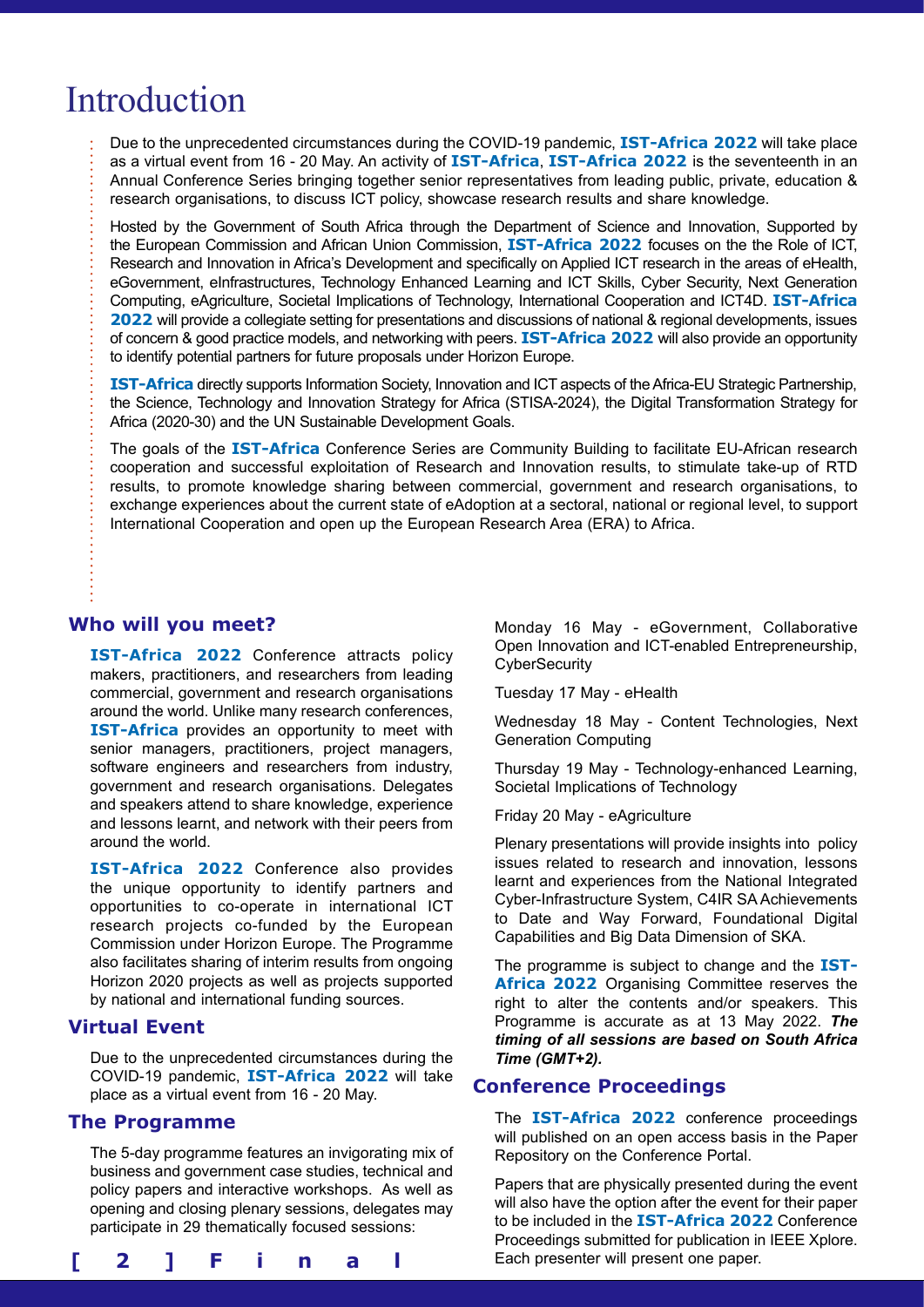# **Plenary Speakers**

Plenary Speakers as at 13 May 2022 include:

- **Welcome Address** Hon. Dr. Blade Nzimande, Minister of Higher Education, Science and Technology, South Africa represented by Dr **•** Daan du Toit
- **Closing Address** Daan du Toit, Deputy Director-General: International Cooperation and Resources, Department of Science and **•** Innovation, South Africa
- African Union Commission representative to be confirmed •
- **Towards an Open Science Policy for South Africa** Dr Daniel Adams, Chief-Director: Basic Sciences and Infrastructure, Department of **•** Science and Innovation, South Africa
- **Development of Cyber-Infrastructure in Africa integrated with Large Scale Science Projects,** Dr Happy Sithole, Centre Manager: **•** National Integrated Cyber-Infrastructure System (NICIS), South Africa
- **Inclusive Digital Society in Africa based on Affordable Connectivity & Sustainable Digital Businesses**, Dr Fisseha Mekuria, Chief **•** Researcher, Next Generation Enterprises and Institutions, Council for Scientific and Industrial Research (CSIR), South Africa
- **SAIS 2 Supporting Innovation and Entrepreneurship in Southern Africa**, Ilari Lindy, SAIS 2, Namibia **•**
- **C4IR SA Achievements to Date and Way Forward**, Dr Ntsibane Ntlatlapa and Obakeng Hlatshwayo, C4IR South Africa **•**
- Long term Potential and Sustainability of Space Science and Technology, Carla Sharpe, Africa Programme Manager, South African Radio Astronomy Observatory **•**
- **Enabling Regulatory Environment for ICT in Africa,** Declan Kirrane Africa-Europe Science Collaboration and Innovation Platform (AERAP), Belgium **•**

# **International Programme Committee**

A distinguished Programme Committee reviewed and provided feedback on blind peer reviewed papers.

The **IST-Africa 2022** International Programme Committee includes

- **Prof. Paul Cunningham** (Conference Chair), IST-Africa Institute / **•** IIMC, Ireland
- **Miriam Cunningham (Technical Programme Co-Chair)**, IST-Africa **•** Institute / IIMC, Ireland
- **Prof. Mouna Baklouti,** National Engineering School of Sfax, Tunisia **•**
- **Dr Hatem Ben Sta,** University of Tuis El Manar, Tunisia **Dr Fungai Bhunu Shava**, Namibia University of Science and Technology, Namibia **• •**
- **Laurens Cloete,** University of Pretoria, South Africa **•**
- **Dr Jan-Carel Diehl,** Delft University of Technology, Netherlands **•**
- **Dr Julieta Domínguez-Soberanes**, Universidad Panamericana, Mexico **•**
- **Prof. Love Ekenberg**, DSV, Stockholm University, Sweden **•**
- **Prof. Kenneth Foster,** North Carolina State University, USA **• Felix Holl,** DigiHealth Institute, Neu-Ulm University of Applied **•** Sciences, Germany
- **Prof. Mohamed Jmaiel,** University of Sfax, Tunisia **•**
- **Dr Chipo Kanjo,** Chancellor College, University of Malawi, Malawi **•**
- **Vasilis Koulolias,** eGovLab / DSV, Sweden **•**
- **Kristiina Lahde,** Saliens Ltd, Finland **•**
- **Ilari Lindy,** SAIS II, Namibia **•**
- **Bessie Malila,** University of Cape Town, South Africa **•**
- **Prof. Maurice Mars,** University of KwaZulu-Natal, South Africa **•**
- **Morten Møller,** GRENEN, Denmark **•**
- **Dr Tshiamo Motshegwa,** University of Botswana, Botswana **•**
- **Dr Roberto Murphy,** INAOE, Mexico **•**
- **Dr Joshua Ndiege,** United States International University Africa, Kenya **•**
- **Dr Abel Nyamapfene**, University College London, United Kingdom **•**
- **Martin Ujakpa**, Ghana Communication Technology University, **•** Ghana
- **Prof Darelle van Greunen**, Nelson Mandela University, South Africa **•**
- **Dr Mohammad Zeyad,** Computational Biology and Data Science **•** Laboratory, Bangladesh

# **Organising Committee**

- **Miriam Cunningham,** IST-Africa Institute **/** IIMC, Ireland **•**
- **Prof. Paul Cunningham,** IST-Africa Institute **/** IIMC, Ireland **• Vinny Pillay,** Department of Science and Innovation, South **•**
- Africa **Daan du Toit,** Department of Science and Innovation, South **•** Africa

# **Conference Secretariat**

IIMC Ltd / IST-Africa Institute Docklands Innovation Park, 128 East Wall Road, Dublin 3, Ireland Tel: +353 (0) 1 8170607, Fax: +353 (0) 1 8170606 e-mail: **secretariat@IST-Africa.org**

# **www.IST-Africa.org/Conference2022**







**[ 3 - 4 ] F i n a l P r o g r a m m e**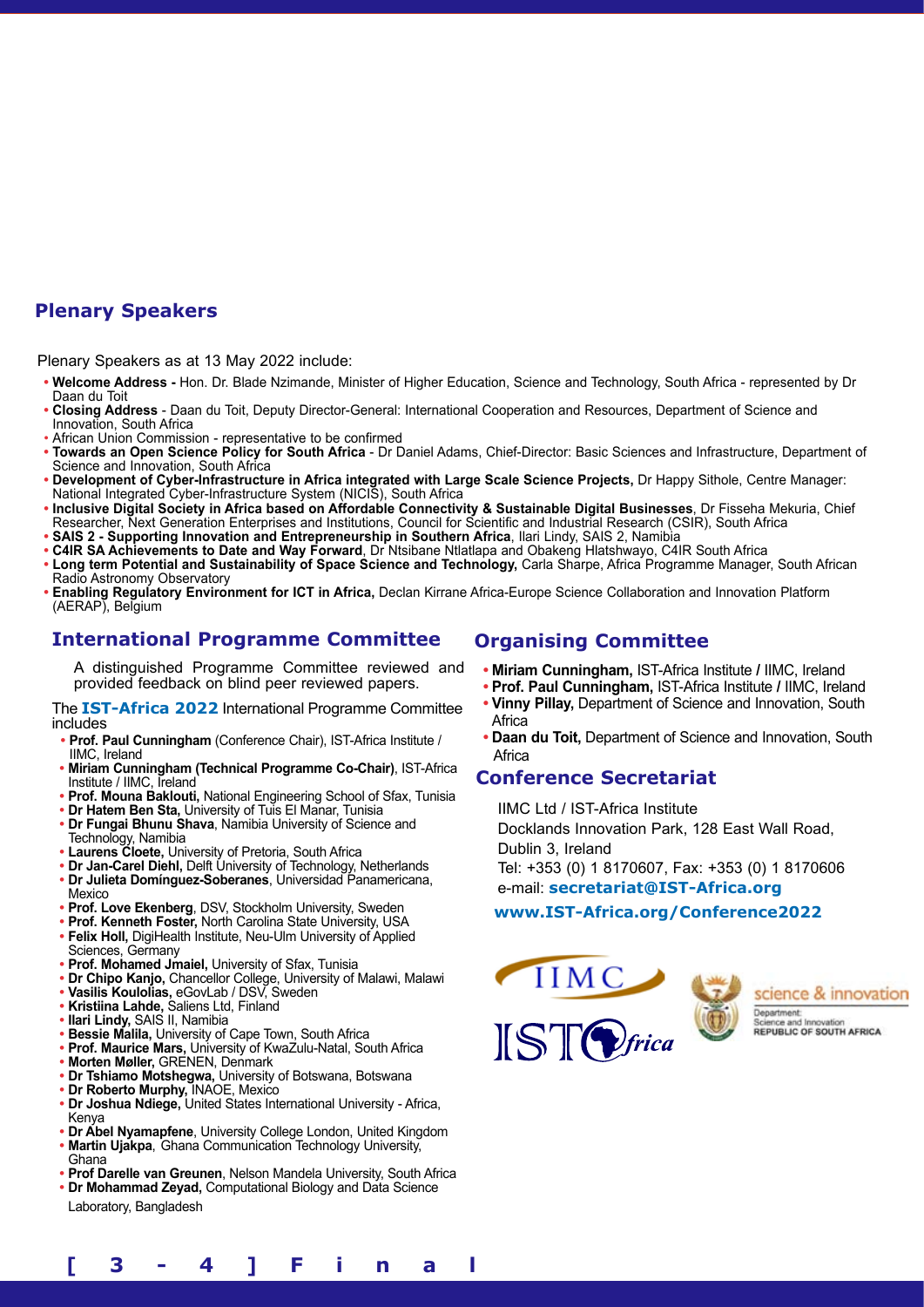

# Monday, 16 May, 2022

# 09:30 Opening Plenary 1

**Welcome Address**

Paul Cunningham, IST-Africa Institute, Ireland

**Welcome Address**

Hon. Dr. Blade Nzimande, Minister of Higher Education, Science and Technology, South Africa - represented by Mr Daan du Toit

# 09:15 Session 2: eGovernment 1: Issues & Case Studies

**The Benefits of Digital Transformation addressing the hindrances and challenges of e-Government services in South Africa: A Scoping Review**

Keneilwe Maremi, CSIR, South Africa

**Evaluating the Impact of e-Government Initiatives on Citizens: Empowerment or Tokenism?**

John Oredo, University of Nairobi, Kenya

## **Leveraging Technology to enhance Effective Electronic Policing in Developing Countries**

Ester-Omma Nelago, Namibia University of Science and Technology, Namibia

# 11:00 Break and the contract of the contract of the contract of the Break

11:10 Session 3: eGovernment 2: Issues & Applications

## **Intention to Adopt e-Voting: A Perspective of South African Youth**

Pitso Tsibolane, University of Cape Town, South Africa

**A Smart City Maturity Assessment Model for South African Municipalities**

Silma Koekemoer, Nelson Mandela University, South Africa

**Effectiveness of Outsourced Information Systems in Public Sector**

Petrus Helao Haixula, Namibia University of Science and Technology, Namibia

**The Use of Electronic Notification Systems (e-Notification system) for Registering Births and Deaths: Findings from a Developing Country**

Maria Shilamba, Namibia University of Science and Technology, Namibia

# 12:40 Lunch

13:45 Session 4: Collaborative Open Innovation and ICT-enabled Entrepreneurship

**Collaborative Open Innovation through Open API Approach to Enable the Development of Financial Technology Infrastructure: Case of Botswana.**

Thotobolo Morapedi, Routepay Botswana, Botswana

**Non-Financial Support Needs of Tech Start-ups to Minimise Risk of Failure**

Julien Ntamakemwa, University of Western Cape, South Africa

**TechTribe: Developing an Innovation Platform for Startups and High Growth SMEs**

Buntu Majaja, TechTribe, South Africav

**Assessment of Regional Attractiveness for Tourism** Otakar Cerba, Plan4all z.s., Czech Republic

**Determinants of Information Systems Resources for Business Organisations' Competitive Advantage: A Resource-Based View Approach**

Iyaloo Waiganjo, International University of Management, Namibia

15:30 Break and the contract of the contract of the contract of the contract of the Break

**[ 3 - 4 ] F i n a l P r o g r a m m e**

# 15:35 Session 5: Plenary 2

**Development of Cyber-Infrastructure in Africa integrated with Large Scale Science Projects** Dr Happy Sithole, Centre Manager: National Integrated Cyber-Infrastructure System (NICIS), South Africa

## 15:55 Break and the contract of the contract of the contract of the contract of the Break

# 16:00 Session 6: Cyber Security

**A Smart Contract Approach to Cyber Threat Intelligence Sharing in Kenya**

Wilson Maina, Jomo Kenyatta University of Agriculture and Technology, Kenya

**Towards a New Taxonomy of Insider Threats**

Sarathiel Chaipa, University of South Africa, Zimbabwe

**Factors Influencing Smartphone End-User Security Behaviour – The Case of Young Adults in South Africa**

Raeesa Behardien, University of Cape Town, South Africa

**Towards a Cybersecurity Culture Framework for Mobile Banking in South Africa**

Thembakazi Kangapi, University of Fort Hare, South Africa

**Security Concerns on Social Media Customer-to-Customer Online Transactions. A Case of Namibia Facebook Users** Stanford Musarurwa, International Training College Lingua, Namibia

17:50 End of Sessions

**16 - 20 May 2022**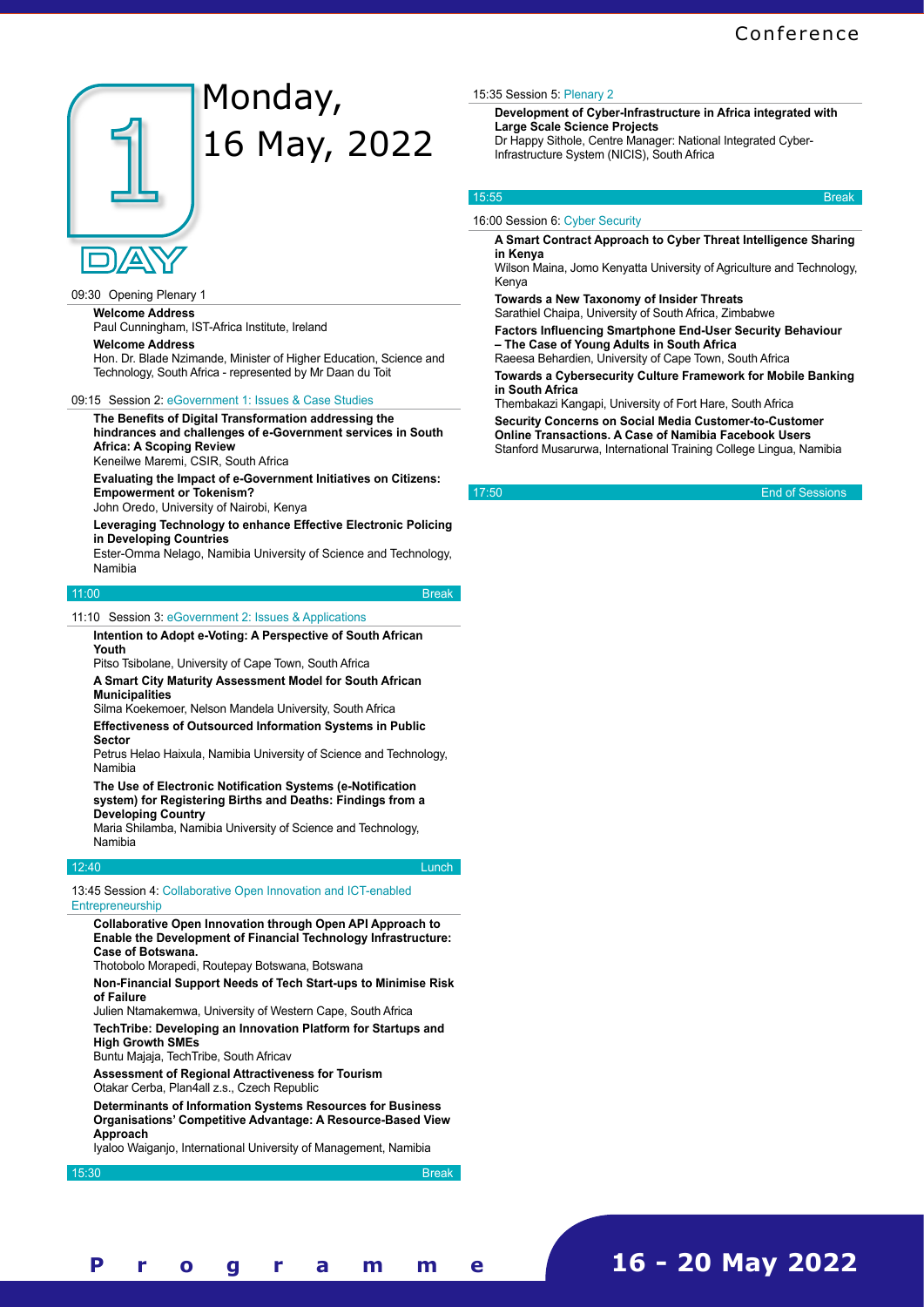

# 09:15: Session 7: Plenary 3

**Next Generation DNA Sequencing Technologies and Implementation Science in Reducing the Impact of Familial Colorectal Cancers in Developing Countries** Raj Ramesar, University of Cape Town, South Africa

**Towards AI Based Diagnosis of Rheumatic Heart Disease: Data Annotation and View Classification**

Lorna Mugambi, Centre for Data Science and Artificial Intelligence (DSAIL), Dedan Kimathi University of Technology, Kenya

**Tackling Occupational and Nosocomial Infection using Vitex-Medical Assistant Tool**

Faith-Michael Uzoka, Mount Royal University, Canada

**Enterprise Medical Imaging in the Global South: Challenges and Opportunities**

**[ 5 - 6 ] F i n a l P r o g r a m m e**

Ernest Obbie Zulu, University Teaching Hospitals, Zambia

End of Session

## 09:35 Break

### 09:40 Session 8: eHealth 1

**mHealth Enablers and Inhibitors in Rural Poor Setting** Anuradha Khoda, University of the Western Cape, Kenya

**Assessing Strategic Priority Factors in eHealth Policies of Four African Countries**

Dillys Larbi, University Hospital of North Norway, Norway

**Strategic Partnerships in e-health in Low and Lower Middle-Income Countries in Africa**

Rayhane Koubaa, HealthTECH Cluster, Tunisia

**Community of Practice in Practice: Successful Implementation of Integrated Community Health Information Systems** Chipo Kanjo, University of Malawi, Chancellor College, Malawi

11:25 Break

# 11:30 Session 9: eHealth 2

**Toward Improved Data Quality in Public Health: Analysis of Anomaly Detection Tools applied to HIV/AIDS Data in Africa** Folashikemi Maryam Asani Olaniyan, African Village, Nigeria **Deep Learning Based Algorithms for Detecting Chronic Obstructive Pulmonary Disease**

Endashaw Amsalu Melese, Mbarara University of Science and Technology, Uganda

**A Remote Blood Pressure Data Collection and Monitoring System for Expectant Mothers**

Moses Thiga, Kabarak University, Kenya

**A Mobile Application to Empower Diabetic Patients Enrolled in a Therapeutic Education Programme in Mauritius** M Shaad Ally Toofanee, Université des Mascareignes, Mauritius **Maternity Management Information System for the Katutura Hospital Maternity Department, Windhoek, Namibia**

Sashah Mutasa, International University of Management, Namibia

### 13:15 Lunch

14:15 Session 10: Plenary 4

**SAIS 2 - Supporting Innovation and Entrepreneurship in Southern Africa** Ilari Lindy, SAIS 2, Namibia

14:35 Break

### 14:40 Session 11: Plenary 5

**Inclusive Digital Society in Africa based on Affordable Connectivity & Sustainable Digital Businesses** Dr Fisseha Mekuria, Chief Researcher, Next Generation Enterprises and Institutions, Council for Scientific and Industrial Research (CSIR), South Africa

## 15:00 Break and the contract of the contract of the contract of the contract of the Break

15:05 Session 12: eHealth 3

**GenoTrack, a webtool to geospatially link bacterial genomes from environmental and clinical settings**

Mutshiene Deogratias Ekwanzala, Tshwane University of Technology, South Africa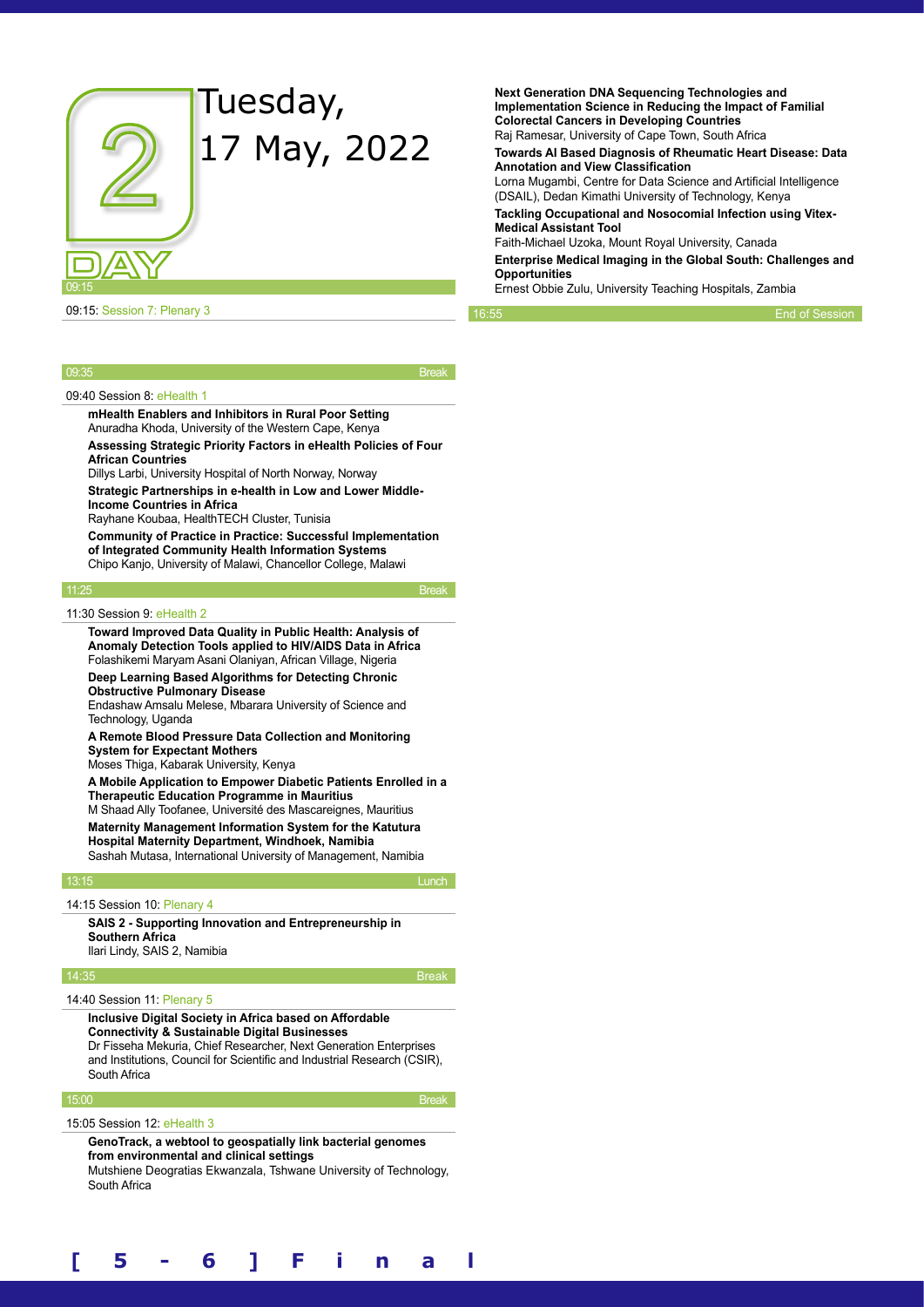# **Conference**



# Wednesday, 18 May, 2022

**Services' Digital Platform** Yves Bizumuremyi, Central University of Technology, Swaziland

**End of Sessions** 

**Bibliometric Analysis of the Application of Blockchain Technology for Data Security: Case Study of Global Mission** 

# 09:15 Session 13: Plenary 6

**Enabling Regulatory Environment for ICT in Africa** Declan Kirrane Africa-Europe Science Collaboration and Innovation Platform (AERAP), Belgium

9:35 Break

# 09:40 Session 14: Content Technology: Applications and Case Studies

**Perceptual Impacts of Wireless Network Impairments on Video Streaming QoE using Taguchi Approach** Alex Mongi, University of Dodoma, Tanzania

**A Multilevel Clustering Model for Coherent Topic Discovery in Short Texts**

Emmanuel Muthoka Maithya, Jomo Kenyatta University of Agriculture and Technology (JKUAT), Kenya

**Stacked Language Models for an Optimized Next Word Generation**

Ednah Olubunmi Aliyu, University of Free State, South Africa **Public Sentiments in User Generated Content amid COVID-19 Pandemic in Ghana**

Emmanuel Awuni Kolog, University of Ghana, Ghana

11:10 Break

# 11:15 Session 15: Next Generation Computing 1

**Towards Developing a Broadband Infrastructure Dashboard Framework**

Nosipho Mthethwa, CSIR, South Africa

# **Development of an Interactive Remote iLab for a Wind Energy System**

Yusuf Kyambadde, School of Engineering, Makerere University, Uganda<sup>-</sup>

# **Land Registry Using a Distributed Ledger** Nolwazi Ncube, NUST, Zimbabwe

# 12:30 Lunch **Lunch Lunch**

13:45 Plenary Session 16: Plenary 7

**C4IR SA Achievements to Date and Way Forward** Dr Ntsibane Ntlatlapa and Obakeng Hlatshwayo, C4IR South Africa

# 14:15 Session 17: Next Generation Computing 2

**Preliminary Experiments on the Performance of Machine Learning Models**

Misheck Banda, University of South Africa, South Africa

**Multi-MelGAN Voice Conversion for the creation of under-**

# **resourced child speech synthesis** Avashna Govender, CSIR, South Africa

**Word-Based Bantu Language Identification using Naïve Bayes** Boago Okgetheng, University of Botswana, Botswana

**Case Study on Data Collection of Kreol Morisien, a Low-Resourced Creole Language**

David Bastien, Hydrus Labs Ltd, Mauritius

## 15:45 Break

15:50 Session 18: Next Generation Computing 3

**Responsible AI, SDGs, and AI Governance in Africa** Kutoma J. Wakunuma, De Montfort University, United Kingdom **An IoT Based Web Application for Tracking and Managing Covid-19 Related Data. A Case of Kenyan Learning Institutions** Jafer Abdikadir, Strathmore University, Kenya

**Design of an AMR using Image Processing and Deep Learning for monitoring safety aspects in warehouse** Nabeelah Pooloo, Université des Mascareignes, Mauritius

**16 - 20 May 2022**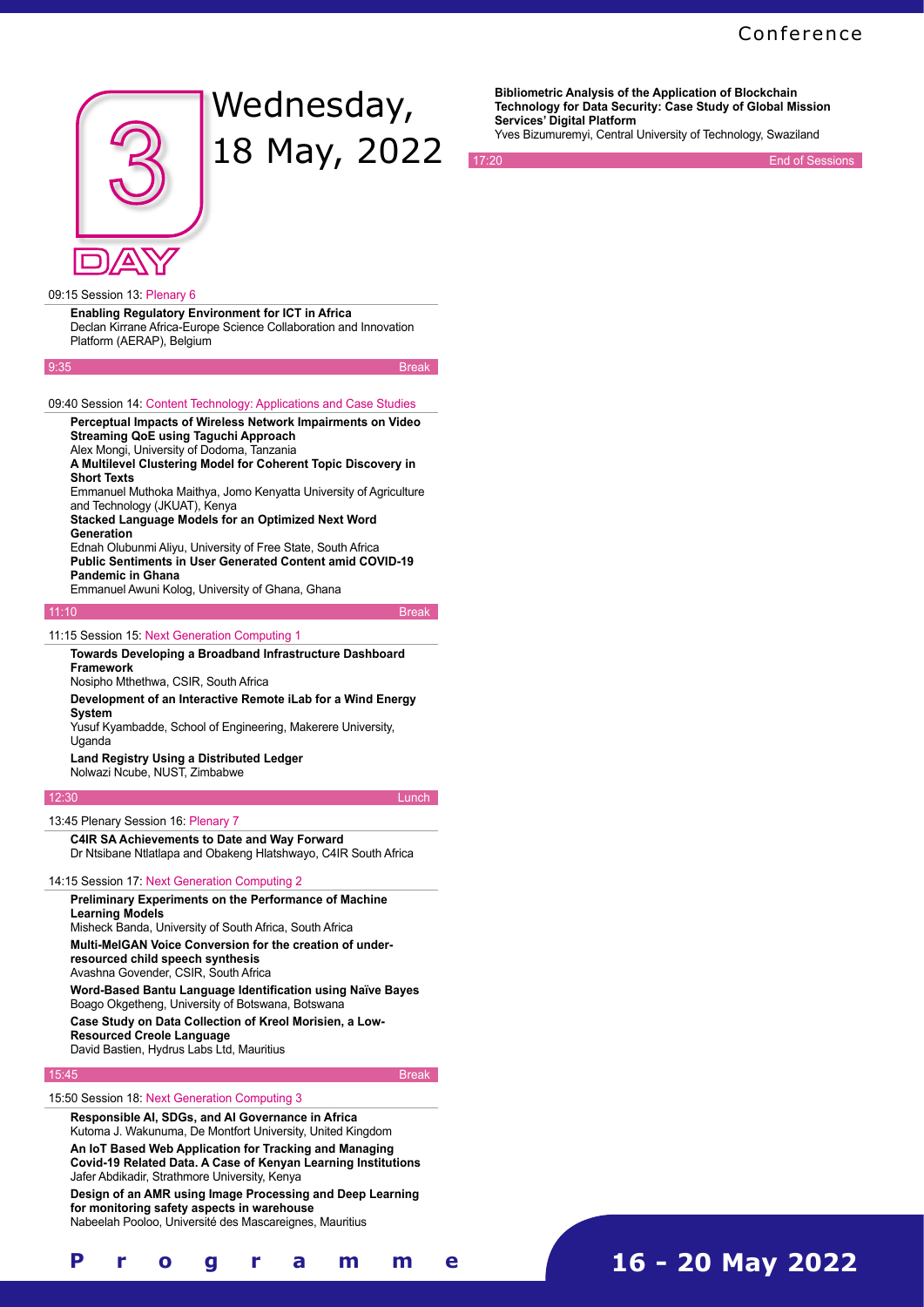

# Thursday, 19 May, 2022

# 09:15 Plenary Session 19: Plenary 8

**Towards an Open Science Policy for South Africa** Dr Daniel Adams, Chief-Director: Basic Sciences and Infrastructure, Department of Science and Innovation, South Africa

| 09:35 | <b>Coffee Break</b> |
|-------|---------------------|
|       |                     |

# 09:40 Session 20: Technology Enhanced Learning 1: Issues & Applications

**Equitable Access to eLearning during Covid-19 Pandemic and beyond. A Comparative Analysis between Rural and Urban Schools in Zimbabwe**

Gerald Tsimba, Midlands State University, Zimbabwe

**Constructivist learning during the COVD-19 pandemic: Teaching and assessment skills in Post Graduate Certificate of Education students**

Tafirenyika Mafugu, University of the Free State, South Africa **Mask-Up: Face Mask Alert App Using Machine Learning**

Nesisa Moyo, National University of Science and Technology, Zimbabwe

### 11:10 Break and the contract of the contract of the contract of the Break

11:15 Session 21: Technology-Enhanced Learning 2 - Applications and Case Studies

**Uses of Knowledge Management Systems in the African Context: Implementation Gap, Challenges and Prospects**

Edison Wazoel Lubua, Institute of Accountancy Arusha, Tanzania

**Development of the Greenwell Matongo Community Library Management Information System (LMIS)**

Martin Mabeifam Ujakpa, Ghana Communication Technology University (GCTU), Ghana

**School Management Information System (SMIS) for the Elite College**

Aussie Mutalya, International University of Management, Namibia **Impact of Social Media on Student's Academic Performance in Higher Education Institution**

Nosipho Mavuso, Walter Sisulu University, South Africa

### 12:45 Lunch Break

# 13:45 Session 22: Plenary 9

**Long term Potential and Sustainability of Space Science and Technology**

Carla Sharpe, Africa Program Manager, South African Radio Astronomy **Observatory** 

14:05 Session 23: Technology-Enhanced Learning 3 - Applications and Case **Studies** 

**Technology and Pedagogical Factors to be Considered When Building a Resilience Framework for Integrating and Using Mobile Technologies in South African Rural Schools** Sifiso Dlamini, CSIR, South Africa

# **Gamifying Learning in High Schools: Perceptions of Students in Selected African Countries**

Jovita Mateus, Namibia University of Science and Technology, Namibia **Determination of Per-Phase Equivalent Circuit Parameters of** 

**Three-Phase Transformer Using MATLAB/Simulink** Francis Katende, Namibia University of Science and Technology, Namibia **Learning Analytics Tools for Enhancing Students' Performance: A Global Perspective**

Teresia Ankome, Namibia University of Science and Technology, Namibia

15:35 Coffee Break and the contract of the contract of the contract of the Coffee Break

# 15:40 Session 24: Societal Implications of Technology

**SignSupport: An Emergency Mobile Application for the Deaf** Olasupo Ajayi, University of the Western Cape, South Africa **Accessibility Friendly? A Case of Namibian Online Stores** Katazo Amunkete, Namibia University of Science and Technology, Namibia

**Towards User Experience Heuristics for Engagement and Interaction**

Yemisi Oyedele, Nelson Mandela University, South Africa **Impact of Technophobia on the Digital Ddvide. A Preliminary Case Study in the Eastern Cape Province of South Africa** Samuel Faloye, University of KwaZulu-Natal, South Africa

17:10 End of Sessions

**[ 7 - 8 ] F i n a l P r o g r a m m e**